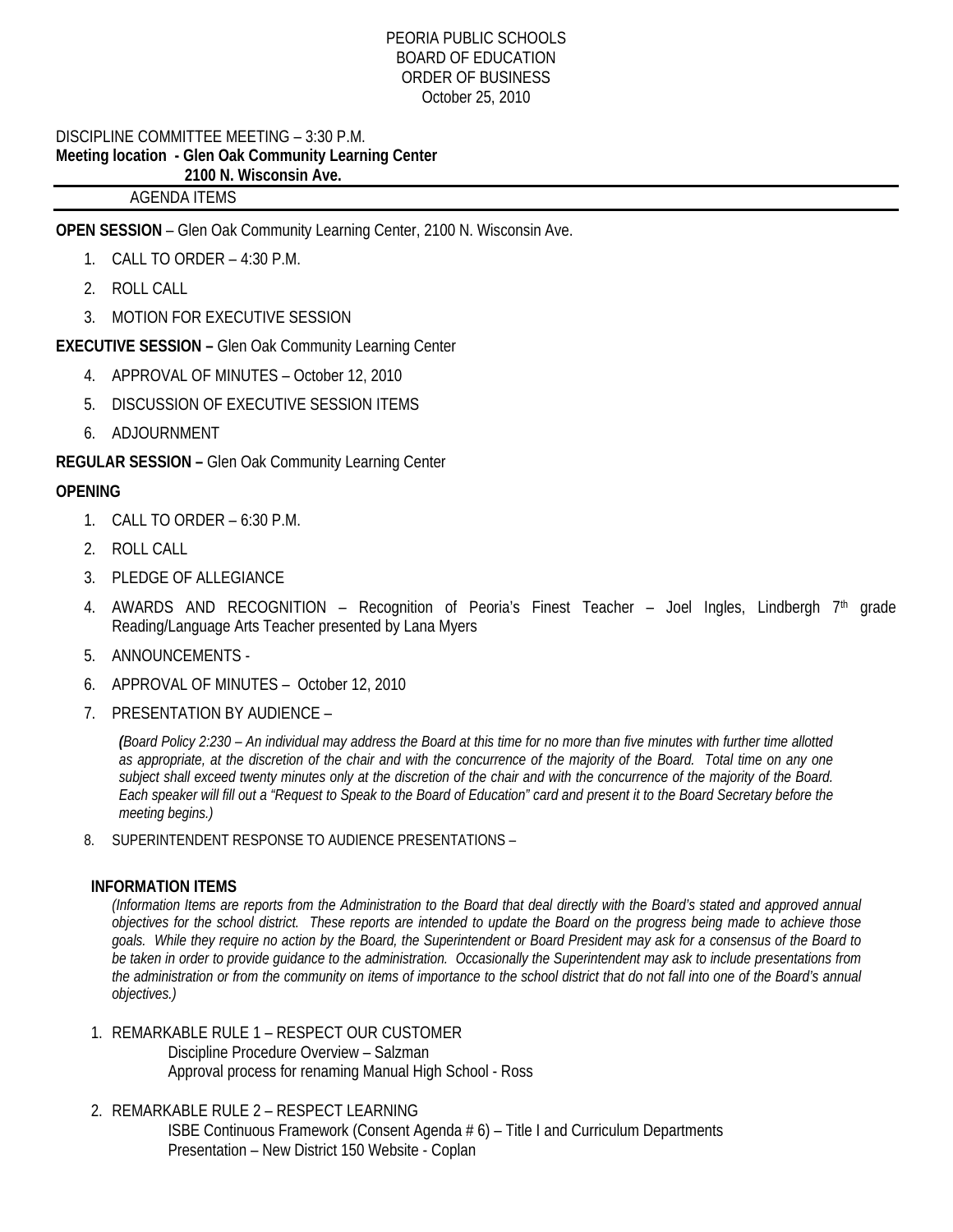- 3. REMARKABLE RULE 3 RESPECT OUR FINANCES PO's over \$2,500 – Kinney
- 4. REMARKABLE RULE 4 RESPECT INDIVIDUAL DIFFERENCES Report of Requests under the Freedom of Information Act and Status of Such Requests – Lathan

## **ACTION ITEMS –**

## **CONSENT AGENDA**

*(Action by the Board of Education on the Items listed within the Consent Agenda are adopted by a single motion unless a member of the Board or the Superintendent requests that any such item be removed from the consent calendar and voted on separately. Generally, consent agenda items are matters in which the Board and Superintendent agree are routine in nature and should be acted upon in one motion to conserve time and permit focus on other-than-routine items on the agenda)* 

1.GIFTS TO SCHOOL DISTRICT - This meeting - \$21,362.28 Year to date - \$136,205.52

*Proposed Action:* That the following donations be accepted and letters of appreciation sent to the donors:

The following donors contributed funds to the Washington all-school fundraiser:

| Mary L. Toning - \$50.00                                                                                        | Mr. & Mrs. Prabhat Mittal - \$50.00                                                                                            |  |
|-----------------------------------------------------------------------------------------------------------------|--------------------------------------------------------------------------------------------------------------------------------|--|
| Mr. & Mrs. Mark Matlock - \$20.00                                                                               | Mr. Robert L. Herold - \$50.00                                                                                                 |  |
| Mr. & Mrs. Trevor lund - \$75.00                                                                                | Josephine M. Day - \$20.00                                                                                                     |  |
| Mr. & Mrs. Bruce Heinz - \$8.50                                                                                 | John Day - \$10.00                                                                                                             |  |
| Mr. & Mrs. Tsung How Liu - \$50.00                                                                              | Mr. & Mrs. Marc Wyckoff - \$100.00                                                                                             |  |
| Mr. & Mrs. Daniel Thune - \$50.00                                                                               | Sundaran Rajesh - \$20.00                                                                                                      |  |
| Mr. & Mrs. Lawrence Smethers - \$25.00                                                                          | Mr. & Mrs. Christopher Summers - \$50.00                                                                                       |  |
| Kelly K. Lipski - \$10.00                                                                                       | Jeanne D. King - \$30.00                                                                                                       |  |
|                                                                                                                 | The following donors contributed funds to Harrison Primary School for the purchase of basketball uniforms:                     |  |
| River City Construction - \$100.00                                                                              | Peoria Civic Center - \$205.00                                                                                                 |  |
| William & Gloria Connor - \$130.00                                                                              | Matthew Dudley - \$30.00                                                                                                       |  |
| Brian Randle - \$200.00                                                                                         | A T L Wings Your Way - \$75.00                                                                                                 |  |
| Golf equipment, valued by the donor at \$100.00, by Debbie Brown to Richwoods High School                       |                                                                                                                                |  |
| Golf equipment, valued by the donor at \$50.00, by Debbie Brown to Peoria High School                           |                                                                                                                                |  |
|                                                                                                                 | School supplies, valued by the donor at \$150.00, by Altrusa International of Peoria to Irving Primary School                  |  |
|                                                                                                                 | Ten \$100.00 gift cards, bagels and school supplies, valued by the donor at \$1,100, by University Wal Mart to Harrison School |  |
| School supplies, valued at \$737.78, by Walgreens to District 150 to distribute as needed                       |                                                                                                                                |  |
| School supplies, valued at \$92.50, by Bradley Marketing to District 150 to distribute as needed                |                                                                                                                                |  |
| Chili supper supplies, valued at \$866.00, by Alexander Street Steakhouse to Kellar Primary School              |                                                                                                                                |  |
| 150 books, <i>Energizing Brain Breaks</i> , valued at \$2,242.50 by Mr. David Sladkey, author, to District #150 |                                                                                                                                |  |
|                                                                                                                 | Copy paper and pens, valued by the donor at \$50.00, by Mr & Mrs. Michael Bund to Von Steuben Middle School                    |  |
| School supplies, valued by the donor at \$500.00, by Wisconsin Ave. Kroger to Knoxville Center                  |                                                                                                                                |  |
| \$50.00 to Knoxville Center by Linda Sahn to be used for student incentives                                     |                                                                                                                                |  |
| \$50.00 to Knoxville Center by Laurie Whitmore to be used for the horseback riding outreach program             |                                                                                                                                |  |
| \$100.00 to Washington School by Mr. & Mrs. Mike Illuzzi to be used for student fees and fieldtrips             |                                                                                                                                |  |
|                                                                                                                 | Dell desktop computers, valued by the donor at \$15,000.00, by State Farm Insurance to Manual High School                      |  |
|                                                                                                                 |                                                                                                                                |  |

- 2. PAYMENT OF BILLS Kinney REQUEST TO PURCHASE – Kinney
- 3.HUMAN RESOURCES REPORT Dunn
- 4. TRAVEL REQUESTS Lathan
- 5. RECOMMENDATION FOR BOARD AUTHORIZATION TO BEGIN SUPPLEMENTAL EDUCATIONAL SERVICES *Proposed* Action: That the Board of Education authorize the implementation of FY11 Supplemental Educational Services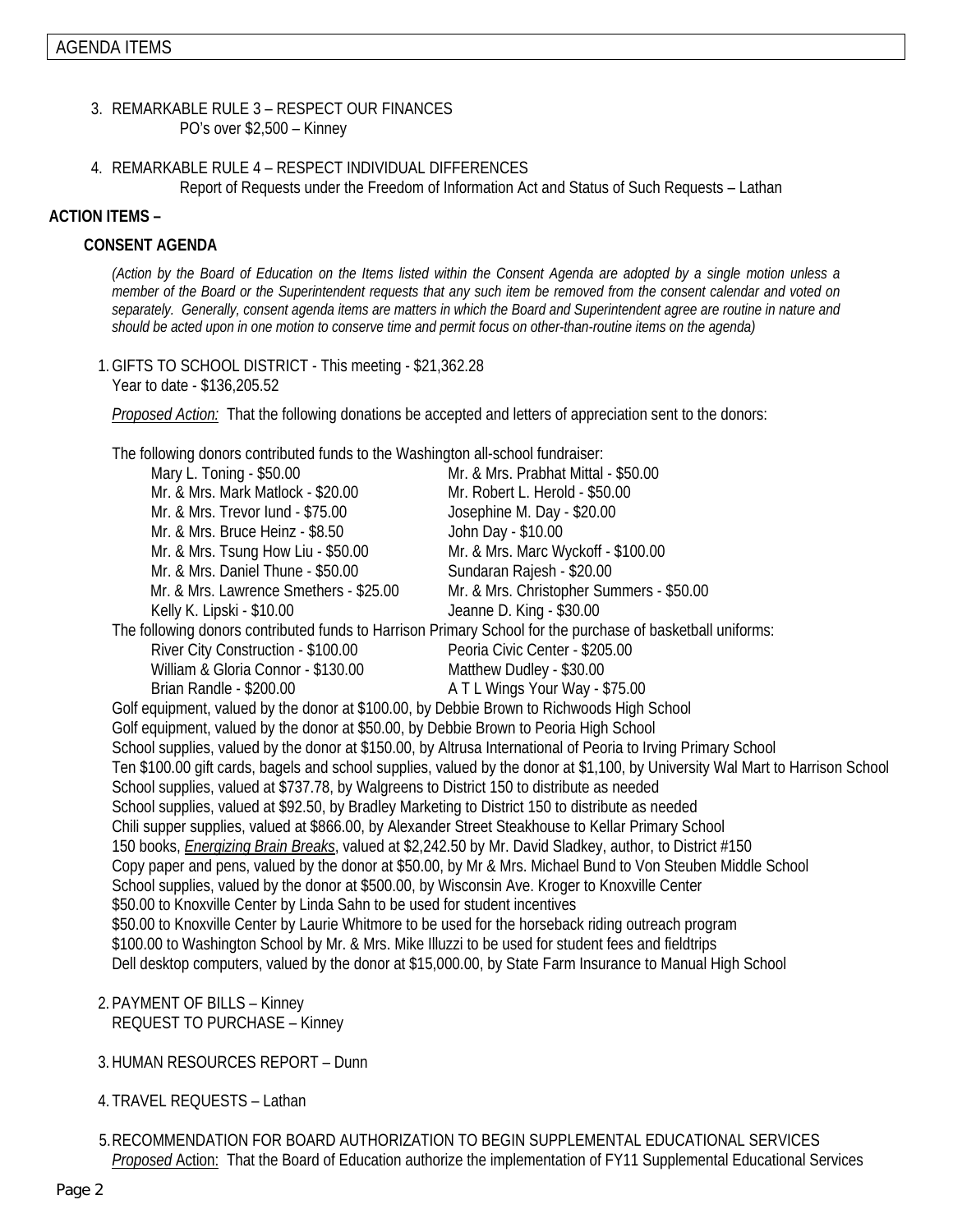## AGENDA ITEMS

as follows:

| <b>School Served</b>        | Provider(s) delivering services                                        |
|-----------------------------|------------------------------------------------------------------------|
| Garfield                    | A+ Tutoring, Brain Hurricane, Chi Tutorsz, Homework Mastery            |
|                             | Prime Time Computers, Sylvan Learning                                  |
| Glen Oak Primary            | A+ Tutoring, Brain Hurricane, Prime Time Computers, Sylvan Learning    |
| Harrison Primary            | Brain Hurricane, Chi Tutorsz, Homework Mastery, Prime Time Computers,  |
|                             | Sylvan Learning                                                        |
| <b>Irving Primary</b>       | A+ Tutoring, Babbage, Brain Hurricane, Chi Tutorsz, Homework Mastery,  |
|                             | Prime Time Computers, Sylvan Learning                                  |
| Columbia Middle             | Brain Hurricane, Sylvan Learning                                       |
| Lincoln Middle              | Brain Hurricane, Chi Tutorsz, Homework Mastery, Prime Time Computers,  |
|                             | Sylvan Learning                                                        |
| <b>Sterling Middle</b>      | A+ Tutoring, Brain Hurricane, Chi Tutorsz, Homework Mastery, Primetime |
|                             | Computers, Sylvan Learning, Babbage Net School                         |
| Trewyn Middle               | Brain Hurricane, Chi Tutorsz, Homework Mastery, Prime Time Computers,  |
|                             | Sylvan Learning, Babbage Net School                                    |
| Manual Middle & High School | Babbage Net School, Homework Mastery, Sylvan Learning                  |
|                             |                                                                        |

 6. ISBE CONTINUOUS FRAMEWORK - formerly referred to as the DISTRICT IMPROVEMENT PLAN *Proposed Action:* Approval from the Board of Education to submit the following documentation to the Illinois State Board of Education:

For School: Rising Star – School Indicator Reports (Comprehensive Plan Report), School Improvement Report, School Improvement Plan Objective Reports For District: District Indicator Report (Comprehensive Plan Report, District Improvement Plan Objectives Report and Corrective

Action Schools Report

- 7. MEMORANDUM OF UNDERSTANDING BETWEEN THE BOARD OF EDUCATION OF THE CITY OF PEORIA SCHOOL DISTRICT No. 150 AND JOHNS HOPKINS UNIVERSITY *Proposed Action:* That the Board of Education approve this Memorandum of Understanding between the Board of Education of the City of Peoria District #150 (hereinafter "School District") and Johns Hopkins University (hereinafter "Johns Hopkins") establishes the framework for the relationship between the Parties that will support the transformation of the educational culture of Manual High School and sets forth agreements regarding issues on ongoing concern to both Parties.
- 8. 2010 2011 DISTRICT 150 SPORTS MEDICINE CONTRACT *Proposed Action:* That the Board of Education of Peoria Public Schools District 150 enter into a contract with Great Plains Orthopaedics to provide bi-weekly visitation to Central, Manual and Richwoods and event medical coverage for all varsity home football games, varsity wrestling meets and 4 home varsity basketball games (boys and girls) per high school by a Certified Athletic Trainer.
- 9. APPROVAL OF RESOLUTION FOR MATCHING FUNDS *Proposed Action:* That the Board of Education approve the attached resolution.

## **DELIBERATION AGENDA**

- 10. REVIEW OF SUSPENSIONS *Proposed Action:* That the Review of Suspensions listed on the report dated October 25, 2010 be approved as presented
- 11. EXPULSIONS

*Proposed Action*: That the Expulsions listed on the report dated October 25, 2010 be approved as presented. (*Students expelled by the Board are referred to by number, thereby insuring privacy. Board action concerning the student(s) has been decided in executive session.)*